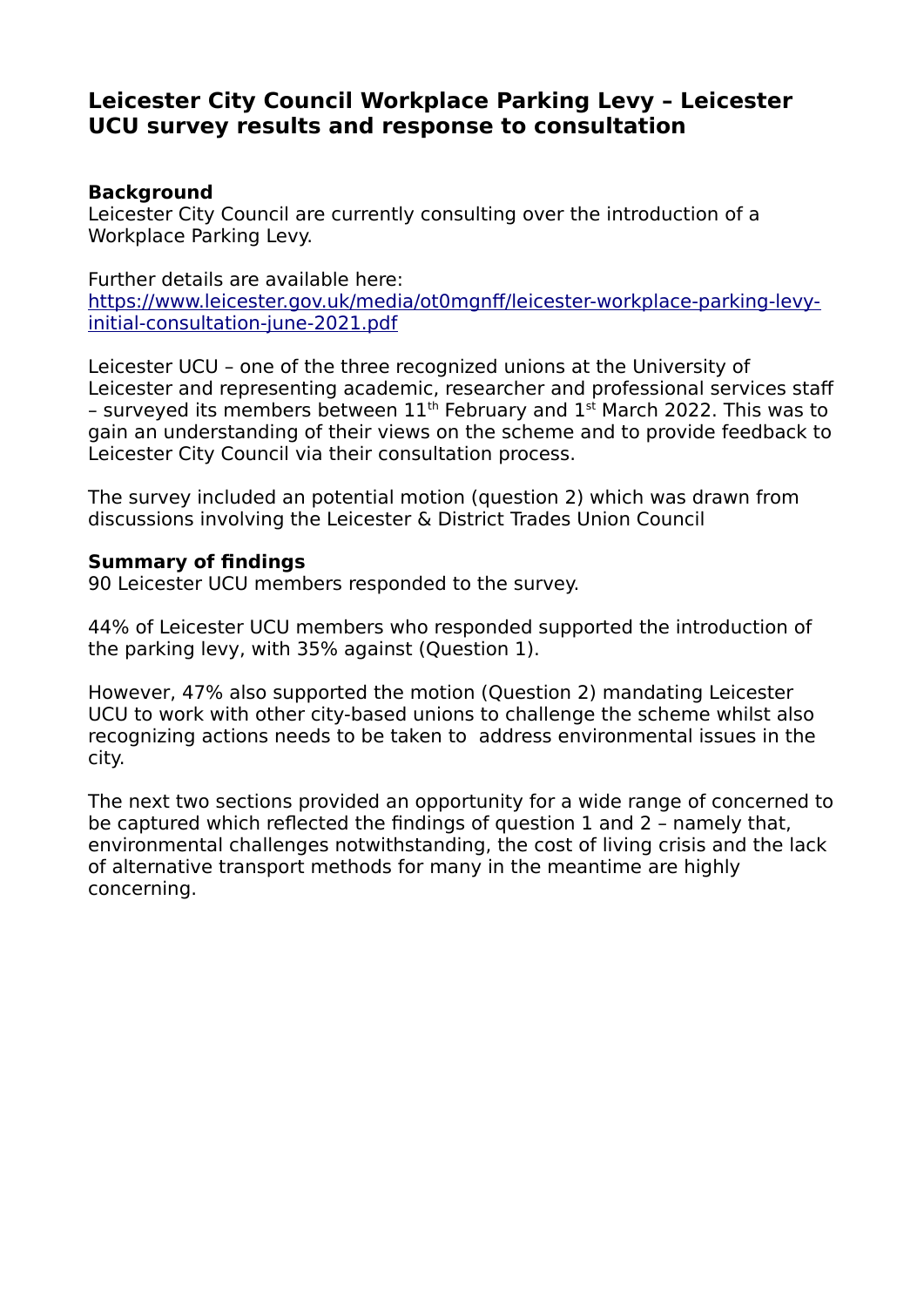# **Detailed findings**

# Question 1

Do you think Leicester UCU should respond to Leicester City Council's consultation to support the introduction of the Workplace Parking Levy?

| Answer                                   | Count | <b>Gross percentage</b> |
|------------------------------------------|-------|-------------------------|
| Not sure / Don't Know (A)                | 2     | 2.22%                   |
| No, the levy should not be supported (N) | 35    | 38.89%                  |
| Yes, the levy should be supported (Y)    | 40    | 44.44%                  |
| No answer                                | 13    | 14.44%                  |
| Not completed or Not displayed           | 0     | 0.00%                   |
| Total(gross)                             | 90    | 100.00%                 |

# Question 2

Do you agree to Leicester UCU supporting the sentiment of the following motion: "We agree that there is a climate emergency and that we need all politicians to take decisive action to halt the destruction of the environment. However, we believe that the promotion of a Workplace Parking Levy in Leicester, which in reality is just a regressive tax on workers, will only serve to under-mine efforts to promote any form of inclusive environmental action. We therefore commit to organize between all different trade unions within our city to do our best to oppose this new tax on workers and do what we can to actively support the type of progressive environmental initiatives that can act to unite all members of our city."

| Answer                         | Count | <b>Gross percentage</b> |
|--------------------------------|-------|-------------------------|
| Not sure / Don't know (D)      | 2     | 2.22%                   |
| No (N)                         | 32    | 35.56%                  |
| Yes (Y)                        | 43    | 47.78%                  |
| No answer                      | 13    | 14.44%                  |
| Not completed or Not displayed | 0     | 0.00%                   |
| Total(gross)                   | 90    | 100.00%                 |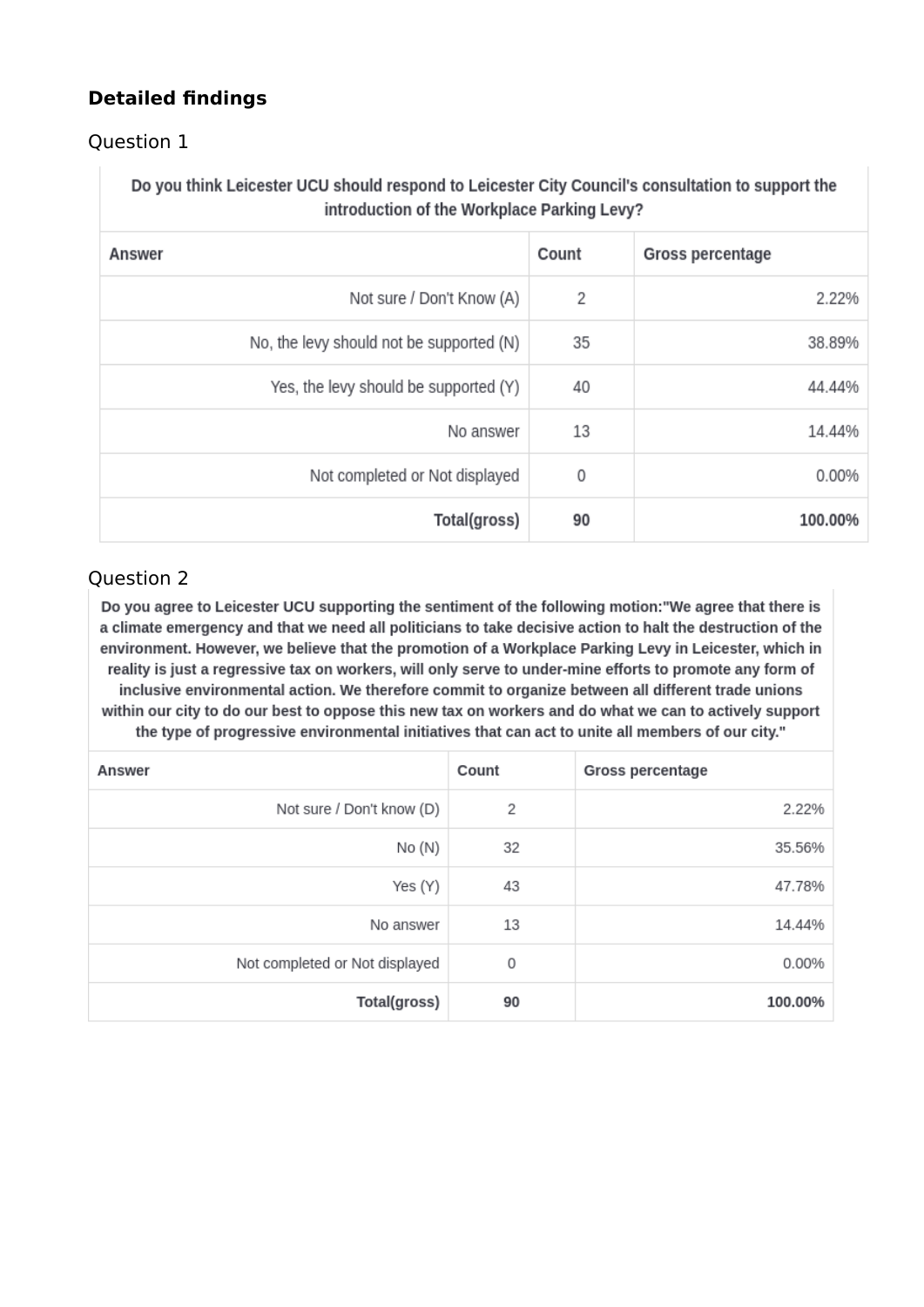## Question 3

Please indicate the reasons behind your thoughts on the proposal: 'Negative - Cost' might refer to the amount of the levy in the proposal'Negative - Timing' might refer to the proposal now at a time of increased costs of living'Negative - Fairness' might refer to a single cost irrespective of income'Negative - Consistency' might refer to some employees potentially being charged the levy if their happen to work in the city, whilst others not being charged if they work in the county'Positive - Funding' might refer to the levy raising funds for a greener public transport network'Positive - Environmental' might refer to an improvement in Leicester's air quality'Positive - Climate' might refer to helping the City reach its aim to become carbon neutral by 2030'Positive - Health' might refer to the levy increasing exercise and healthy

| Answer                                    | Count | <b>Gross percentage</b> |
|-------------------------------------------|-------|-------------------------|
| Negative - Cost<br><b>Browse</b>          | 35    | 38.89%                  |
| Negative - Timing<br><b>Browse</b>        | 24    | 26.67%                  |
| Negative - Fairness<br><b>Browse</b>      | 38    | 42.22%                  |
| Negative - Consistency<br><b>Browse</b>   | 12    | 13.33%                  |
| Positive - Funding<br><b>Browse</b>       | 25    | 27.78%                  |
| Positive - Environmental<br><b>Browse</b> | 30    | 33.33%                  |
| Positive - Climate<br><b>Browse</b>       | 26    | 28.89%                  |
| Positive - Health<br><b>Browse</b>        | 24    | 26.67%                  |
| Other:<br><b>Browse</b>                   | 13    | 14.44%                  |
| Not completed or Not displayed            | 13    | 14.44%                  |
| Total(gross)                              | 240   | 100.00%                 |

activity

### Examples of comments received in this section are:

| Negative -<br>Cost | Another £45/month when we are all being hit by increased<br>energy costs and NI rises.                                                                                                   |
|--------------------|------------------------------------------------------------------------------------------------------------------------------------------------------------------------------------------|
|                    | Many people are already struggling to make ends meet. This is<br>just adding to the burden                                                                                               |
|                    | A very expensive levy, essentially a tax on key workers                                                                                                                                  |
|                    | I oppose yet another green transport tax on workers. Low paid<br>workers, who cannot afford to buy new environmentally friendly<br>cars, are already slammed by high car and fuel taxes. |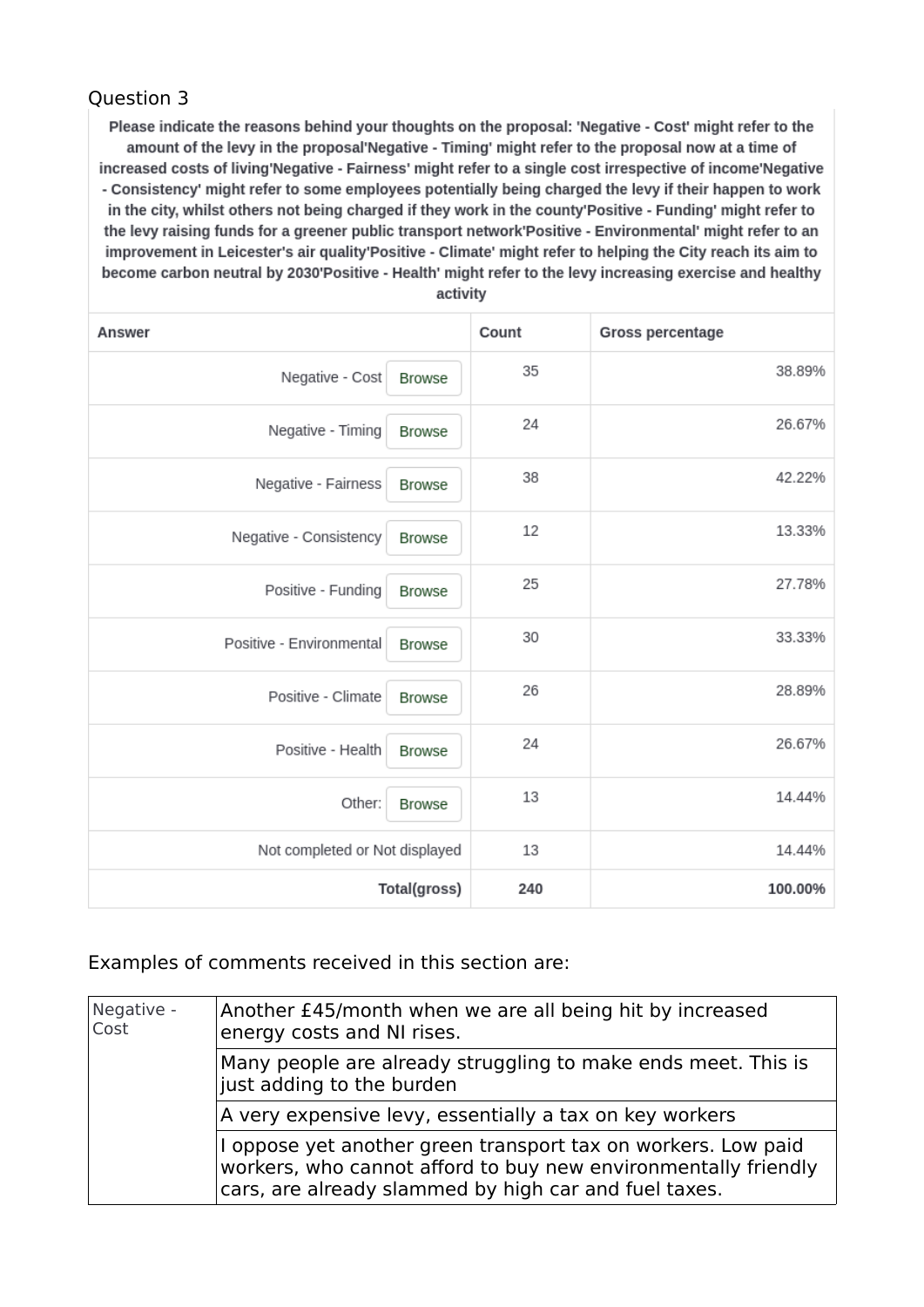| Negative -<br>Timing          | Very difficult for workers to bear this at a time when cost of living<br>is rising more generally                                                                                                                                                                                                                                                                                                                                                                                                                                       |
|-------------------------------|-----------------------------------------------------------------------------------------------------------------------------------------------------------------------------------------------------------------------------------------------------------------------------------------------------------------------------------------------------------------------------------------------------------------------------------------------------------------------------------------------------------------------------------------|
|                               | Affordable public transport alternative not in place                                                                                                                                                                                                                                                                                                                                                                                                                                                                                    |
|                               | The price of living is already high, and with increased pension<br>costs likely it will be soon be impossible to live.                                                                                                                                                                                                                                                                                                                                                                                                                  |
|                               | Energy costs are soaring, it's not fair on low paid workers.                                                                                                                                                                                                                                                                                                                                                                                                                                                                            |
| Negative -<br><b>Fairness</b> | I have concerns about disabled staff members. The initial<br>consultation document says that 100% discounts are being<br>considered for Blue Badge holders; however access to blue<br>badges is itself very difficult and many disabled people are<br>denied them due to punitive gatekeeping measures that exclude<br>certain forms of disability. Only discounting spaces for blue<br>badge holders would immediately disadvantage people with<br>disabilities and chronic illnesses who haven't been able to obtain<br>a blue badge. |
|                               | What about people who only drive into Leicester once or twice a<br>week                                                                                                                                                                                                                                                                                                                                                                                                                                                                 |
|                               | Currently we have a graded parking costs system, this will be a<br>flat rate with very few exceptions                                                                                                                                                                                                                                                                                                                                                                                                                                   |
|                               | Beyond the obvious poll tax aspects, it also hits county residents<br>who won't benefit from any improved bus service.                                                                                                                                                                                                                                                                                                                                                                                                                  |
| Negative -<br>Consistency     | Doesn't improve transport links, or give workers an alternative to<br>using their cars                                                                                                                                                                                                                                                                                                                                                                                                                                                  |
|                               | Any scheme should be consistent irrespective of location in the<br>city/county                                                                                                                                                                                                                                                                                                                                                                                                                                                          |
| Positive -<br>Funding         | Public transport is great and should be cheaper. I've long wanted<br>authorities to subsidise transport. If public transport becomes<br>cheaper, it could even become cheaper than £550 a year to<br>commute to work! Anyway, we all have to do our part, and £550<br>per annum seem a fair price to pay                                                                                                                                                                                                                                |
|                               | Another manner of funding green transportation is needed. Fuel<br>taxes for example. And ban diesel vehicles.                                                                                                                                                                                                                                                                                                                                                                                                                           |
|                               | I think that 'taxing' drivers to raise funds for green<br>improvements is a reasonable step.                                                                                                                                                                                                                                                                                                                                                                                                                                            |
|                               | Leicester desperately needs more cleaner and cheaper public<br>transport.                                                                                                                                                                                                                                                                                                                                                                                                                                                               |
| Positive -<br>Environmental   | Fewer internal combustion engines on the road means less<br>exhaust gas and thus cleaner air                                                                                                                                                                                                                                                                                                                                                                                                                                            |
|                               | Yes, agree it has a significant environmental effect if less people<br>used cars to commute to work                                                                                                                                                                                                                                                                                                                                                                                                                                     |
|                               | This is likely to have a real impact on the numbers of people who<br>unnecessarily commute to work, where they might instead walk<br>or take public transport.                                                                                                                                                                                                                                                                                                                                                                          |
|                               | Leicester is in the top 10 worse cities in the UK for air quality.                                                                                                                                                                                                                                                                                                                                                                                                                                                                      |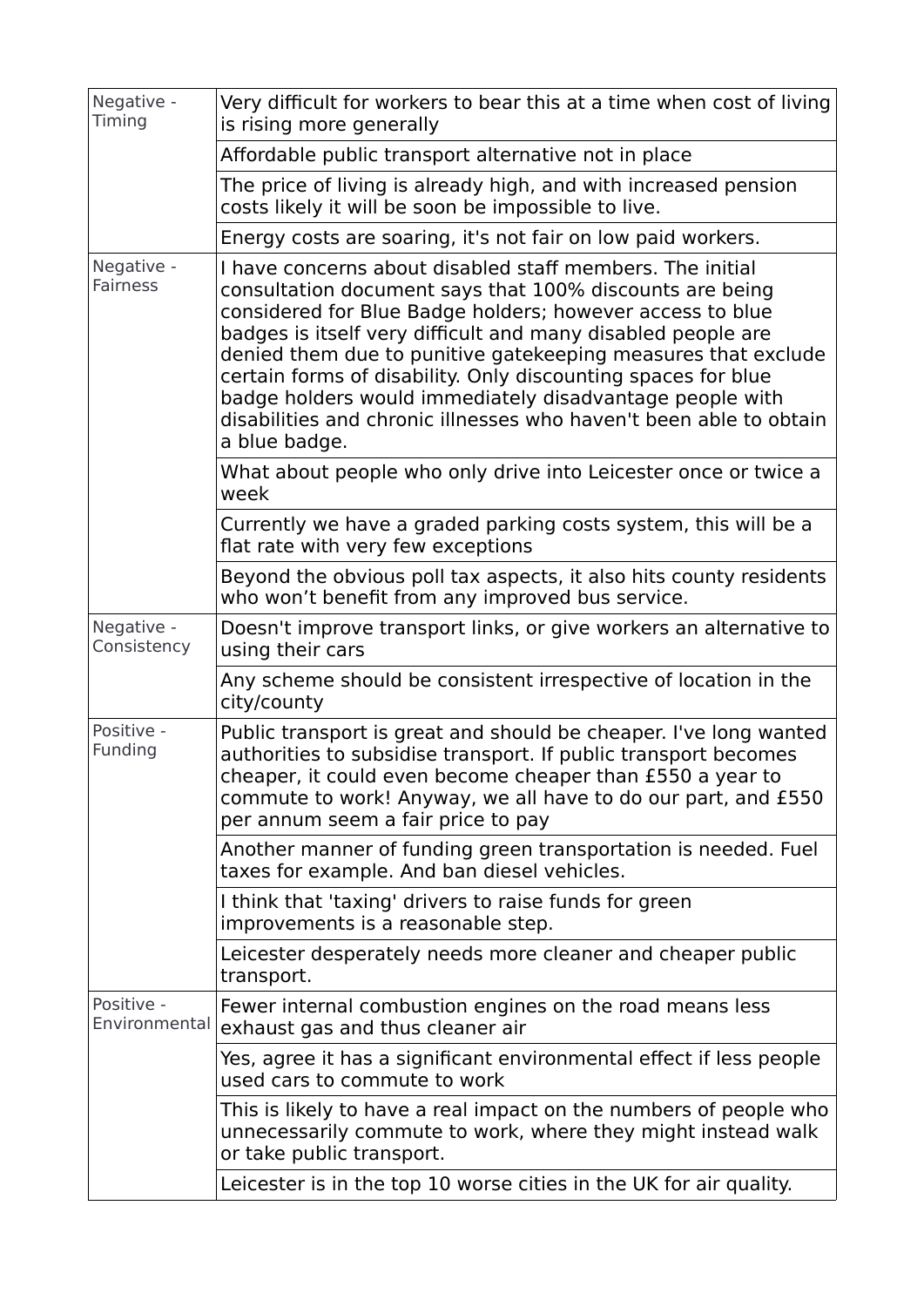|                       | Cars are the main cause of this.                                                                                                                                                                                                                                                               |
|-----------------------|------------------------------------------------------------------------------------------------------------------------------------------------------------------------------------------------------------------------------------------------------------------------------------------------|
| Positive -<br>Climate | In my opinion, global warming is the $#1$ challenge in the 21st<br>century. These choices affect not just workers in Leicester, but<br>people (and ecosystems) all over the world including in much<br>less privileged positions that even those university workers in<br>precarious positions |
|                       | fewer cars on the road is an all-round positive                                                                                                                                                                                                                                                |
|                       | City centre is heavily polluted. All reductions in motor transport<br>should be supported                                                                                                                                                                                                      |
| Positive -<br>Health  | Less air pollution means better public health which means my<br>money to the NHS is spent on more effective things. Traffic<br>collisions are the largest cause of injury-related deaths in the UK.                                                                                            |
|                       | I agree that the levy will encourage cycling and walking for<br>many.                                                                                                                                                                                                                          |
|                       | Car use has largely negative consequences for individual and<br>public health and should be discouraged                                                                                                                                                                                        |
|                       | health benefits all round from reduced use of cars                                                                                                                                                                                                                                             |
| Other                 | I would support discounts to volunteers, students, and workers<br>who earn $\leq$ £11,000 pounds per year through their university<br>employment. I would also support an exemption for electric cars                                                                                          |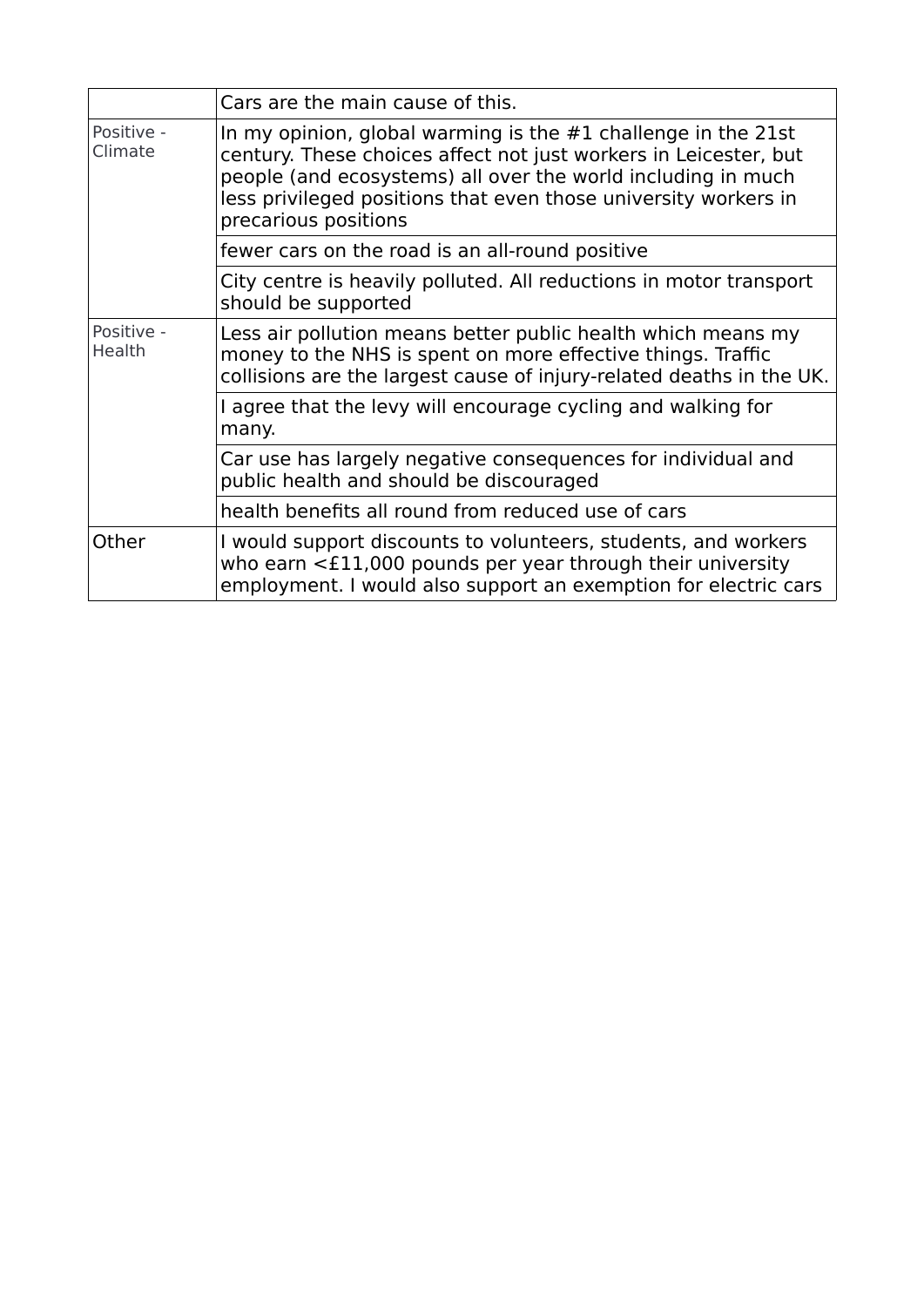#### Question 4 This was a free-text comment box. Some examples of the comments received were:

There is a societal benefit to fewer workers driving to work: less money spend maintaining roads, less traffic congestion, less air pollution, and greater public health (and more effectively spend money by the NHS). If this scheme subsidises public transport, then it will help workers personally too: vehicles cost money to buy, finance, repair, maintain, fuel, and insure, not to mention road tax and MOTs. Anyway, cars famously depreciate in value. I would argue that a scheme that makes public transport a more competitive option makes things better, and not costlier, for workers

The new bus line proposals all assume that everyone works in the city centre. Most bus routes do not pass the university. How do I get from the university campus to the Space Park without a car? How do school teachers get to work? Unless you are very lucky most trips to work will involve one bus into the city centre, change, and another bus out to the school. Note the NHS exemptions are time limited, so eventually hospital staff working shifts will be hit. Fancy working a 12 hour night shift and then having to find a bus home, or no bus at all on a Sunday morning at 6am? In the longer term it is going to drive employers to set up in the county, worsening an al ready declining city.

There will shortly be an increasing anti-net zero campaign from the hard right, acting through their many agents in the predominantly right wing press and the Tory party. They will garner public support in the same ways, both legitimate and nefarious, as they did for Brexit and for opposing Covid safety measures. This scheme will only drive more of the public into their arms, and will not help with support for net-zero among the more moderate.

All life on Earth is threatened by the climate crisis. I think the fee on parking is an excellent idea if it discourages driving and supports car share schemes and use of public transport. I agree with using the money to invest in public transport.

If you want people to stop travelling to Leicester, this is definitely the way to go ! The city centre will simply become more deserted than it is already.

Using the weight of a workers Union to oppose a fundamentally progressive city planning move which aims to remove cars from the streets is a poor move. I believe our collective environmental responsibilities here outweigh inconvenience to individual members, providing appropriate exemptions are in place for disabled staff and students. Change starts at home folks!

This is an attack and tax grab on rural residents of Leicestershire and Rutland who have no say on City policies. There are no viable public transport alternatives for us. We are already crippled by too much tax on fuel and vehicles. If this happens I will simply stop coming to Leicester for anything other than absolutely essential visits.

Big businesses need to be taxed effectively, not loading more costs onto workers who already have to choose between heat and food.

The transition away from private car use needs to happen but could be painful for households that have home, work, school, etc locations such that the use of alternatives is impractical or impossible

The university is almost guaranteed to pass on additional employer costs to employees - as it will be a massive bill for the organisation. For many people (myself included) have caring responsibilities and have school/after-school provision pick ups - the bus service would need to be massively improved in terms of